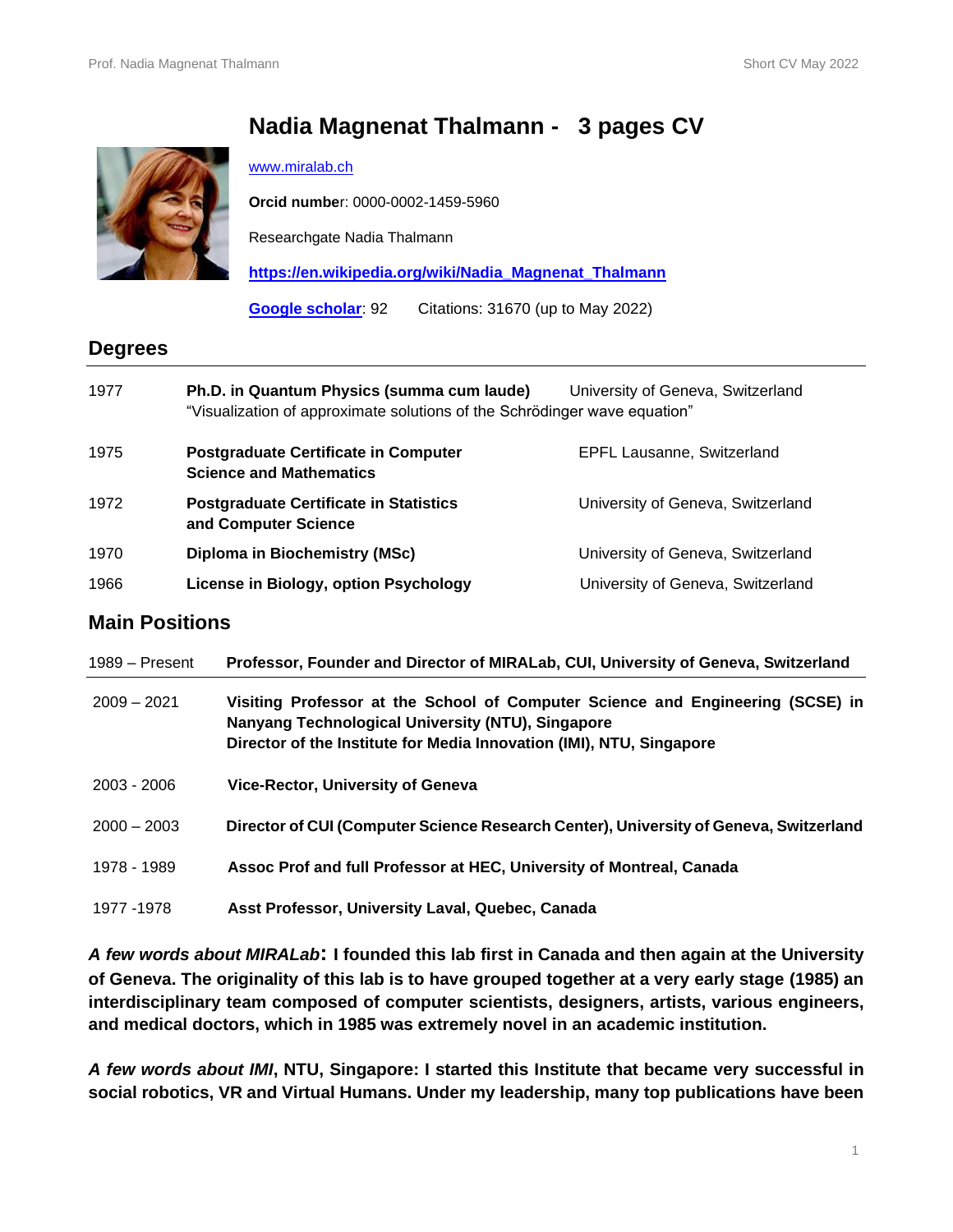**produced by an interdisciplinary team. The research about Nadine has generated more than 200 articles in Newspapers and TV shows and produced the highest NTU citations downloads (as stated by former NTU President Bertil Andersson during the state of the University Ceremony).**

### **Major Honours and Awards**

- **2021 [Selected among four Women Scientists in History of Francophony,](https://mp.weixin.qq.com/s/Ywsu3d0saKLJTYbWt-iNjw) China, March 8, 2021**
- 2019 [Selected in the Wall of Fame of computer Graphics Scientists, Heinz Nixdorf Museum's Forum,](https://www.hnf.de/en/permanent-exhibition/exhibition-areas/wall-of-fame-pioneers-of-the-digital-world/members-of-the-wall-of-fame.html) Germany
- **2012 Humboldt Research Award in computer science, [Alexander von Humboldt Foundation, Germany](https://www.research-in-germany.org/en/research-funding/funding-programmes/avh-humboldt-research-award.html)**
- **2012 [The Canadian Human Computer Communications Society Achievement Award, Canadian Human](https://graphicsinterface.org/awards/chccs-scdhm-achievement/nadia-magnenat-thalmann/)  [Computer Communications Society, Canada](https://graphicsinterface.org/awards/chccs-scdhm-achievement/nadia-magnenat-thalmann/)**
- **2010 [Honorary Doctorate from the University of Ottawa, Canada, June 04, 2010](https://www.uottawa.ca/president/people/magnenat-thalmann-nadia)**
- **2010 [Eurographics Distinguished Career Award 2010 at the opening session of EG2010, Linköping](https://www.eg.org/wp/eurographics-awards-programme/the-distinguished-career-award/distinguished-career-award-2010-nadiamagnenat-thalmann/)  [University, May 2010](https://www.eg.org/wp/eurographics-awards-programme/the-distinguished-career-award/distinguished-career-award-2010-nadiamagnenat-thalmann/)**
- **2009 [Dr. Honoris Causa in Natural Sciences from the Leibniz University of Hannover, Hannover, January](https://www.uni-hannover.de/de/universitaet/profil/ehrungen/von-der-leibniz-universitaet-verliehene-auszeichnungen/ehrendoktoren/)  [22, 2009](https://www.uni-hannover.de/de/universitaet/profil/ehrungen/von-der-leibniz-universitaet-verliehene-auszeichnungen/ehrendoktoren/)**
- **1997 [Elected Member of the Swiss Academy of Engineering Sciences, Bern, Switzerland](https://www.satw.ch/en/ueber-satw/members)**
- **1987 [Elected Woman of the year in the greater Montreal, category science,](http://www.miralab.ch/wp-content/uploads/2022/05/Femme-de-lannee-1987.pdf) Canada**

### **Supervision of master's and PhDs**

- **Supervised more than 60 MSc in visualization, animation, 3D fashion modelling, 3D cultural heritage, through the interdisciplinary Master Program Information System for which I was responsible at the University of Geneva.**
- **Supervised 42 PhD students (in Canada, in Geneva and in Singapore). The most recent one this year in Geneva is Eva Baka, who has worked on EEG and HCI with social robots and Virtual Humans, Simon Sénécal in 2021 who worked on the simulation of salsa dancers in VR, and Yvain Tisserand who defended his PhD on the Simulation of the ancient Basque Pelota in VR, an ancient Gaelic game.**

### **Keynotes or Invited Talks**

**I have been invited to give more than 350 talks in various settings, high research forums and top conferences as well as public forum like the World Economic Forum in Davos.**

### **[Consult full CV](https://www.dropbox.com/home/nadia-nedjma?preview=Full_CV_NMT.docx)**

### **List of Publications including books and books chapters**

**I have contributed to more than 700 publications, many of them in top journals and conferences. I have collaborated to more than 50 books in various fields of computer science and robotics [Consult full list of publications](http://www.miralab.ch/wp-content/uploads/2022/05/NMT_Publications_All..pdf)**